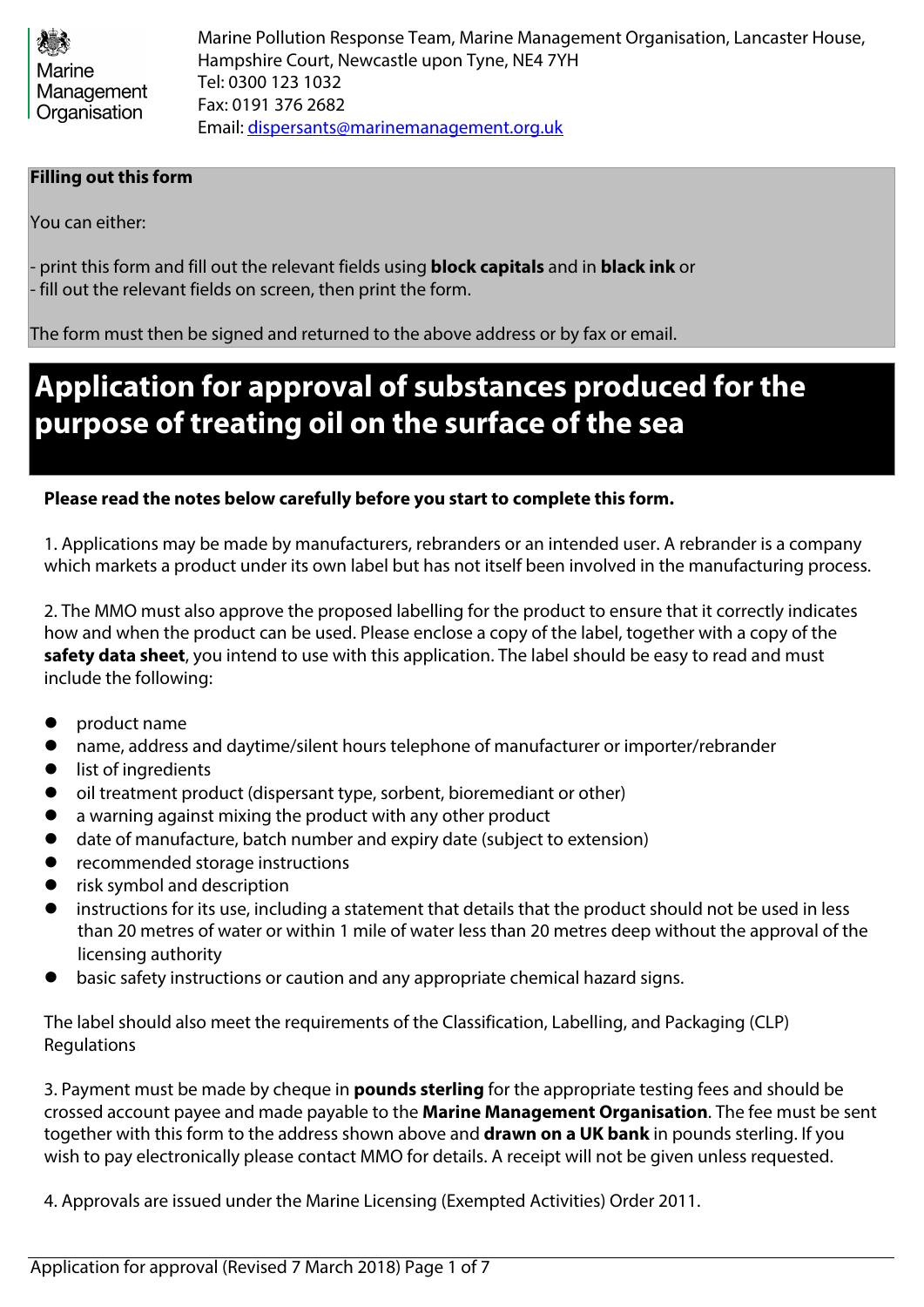5. Section 15 of the Marine Licensing (Exempted Activities) Order 2011 provides that a licence is not needed under the Marine and Coastal Access Act 2009 to deposit any substance produced for the purpose of treating oil in the sea provided you meet the following conditions:

- the substance is one the use of which is for the time being approved by the licensing authority
- $\bullet$  the substance is used in accordance with any conditions to which the approval was subject
- no deposit is made in an area of the sea of a depth of less than 20 metres or within 1 mile of such an area, save with the approval of the licensing authority
- no deposit is made below the surface of the sea, except with the approval of the licensing authority.

6. Similarly a licence is not needed (if all other conditions are satisfied) for the loading of a vessel, aircraft, hovercraft, marine structure or floating container in England and Wales with products for deposit for the treatment of oil on the surface of the sea within the United Kingdom or United Kingdom waters (other than waters adjacent to Scotland and Northern Ireland).

7. Section 107 of the act provides that the Secretary of State may conduct tests to discover the effect on the environment of using substances produced for treating oil on the surface of the sea. They may recover their costs from the person who requested the tests.

8. All new products submitted for approval must be tested for toxicity. For some types of products (such as dispersants) a test is also required of the product's performance, including its efficacy. These tests can either be carried out within laboratories commissioned by the Marine Management Organisation (MMO), or in a laboratory of your own choice using a standard set of test protocols available from MMO. If you take up the option to use an independent laboratory, there will be no testing fee but a charge will be made for evaluation of the test results to ensure that they conform to an approved standard. The laboratory chosen should have recognised expertise in this field or be accredited, for example by NAMAS or the Good Laboratory Practice Scheme.

9. A scale of charges for toxicity and (where applicable) performance and efficacy testing is enclosed. If your product does not conform to any of the categories described please contact MMO, at the address shown above, to discuss testing arrangements.

10. Under the Offshore Marine Conservation (Natural Habitats, &c) Regulations 2007, a licence is needed to introduce a new plant or animal species. If your bioremediation product contains a bacterial component you may need to apply for a wildlife licence.

11. The MMO will maintain an electronic public register of products currently approved for use in UK waters other than those adjacent to Scotland and Northern Ireland. If your product is approved your company name, address and product details will be entered in this register.

#### **Data Protection Act 1998**

The Marine Management Organisation (MMO) complies with these principles in all matters relating to the processing and storing of personal information. The MMO is the data controller in respect of any personal data that you provide when you complete this form.

The MMO may have to release information, including personal and commercial information, on request under the Freedom of Information Act 2000 or the Environmental Information Regulations 2004, but we will not allow an unwarranted breach of confidentiality or will we act in contravention of our obligations under the Data Protection Act 1998. We may use your personal details to contact you in connection with similar services or customer research aimed at improving the service that we provide.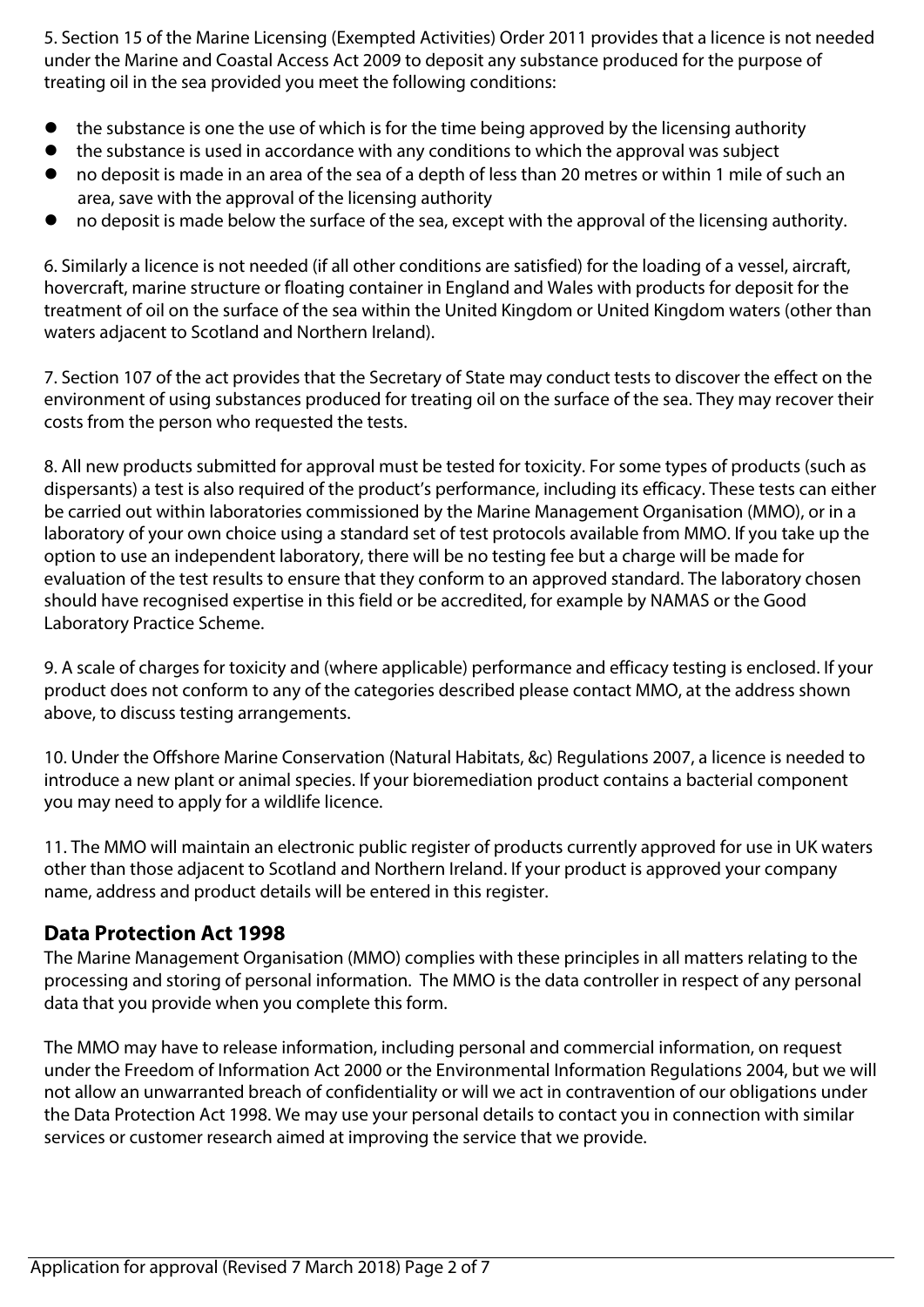# **Section A: Applicant's details**

| 1. Title                                                         | <b>Initials</b> | Surname |
|------------------------------------------------------------------|-----------------|---------|
| Company name and full<br>postal address<br>(including post code) |                 |         |
| Telephone number (including area code)                           |                 |         |
| Fax number (including area code)                                 |                 |         |
| Mobile telephone number                                          |                 |         |
| <b>Email address</b>                                             |                 |         |

2. Name of product for which you are seeking approval

## **Section B: Manufacturer details**

| 3. Title                                                                                  | <b>Initials</b> | Surname |  |
|-------------------------------------------------------------------------------------------|-----------------|---------|--|
| Company name and full<br>postal address<br>(including post code)                          |                 |         |  |
| Telephone number (including area code)                                                    |                 |         |  |
| Fax number (including area code)                                                          |                 |         |  |
| Mobile telephone number                                                                   |                 |         |  |
| <b>Email address</b>                                                                      |                 |         |  |
| 4. Name and address of<br>plant where product is<br>manufactured<br>(including post code) |                 |         |  |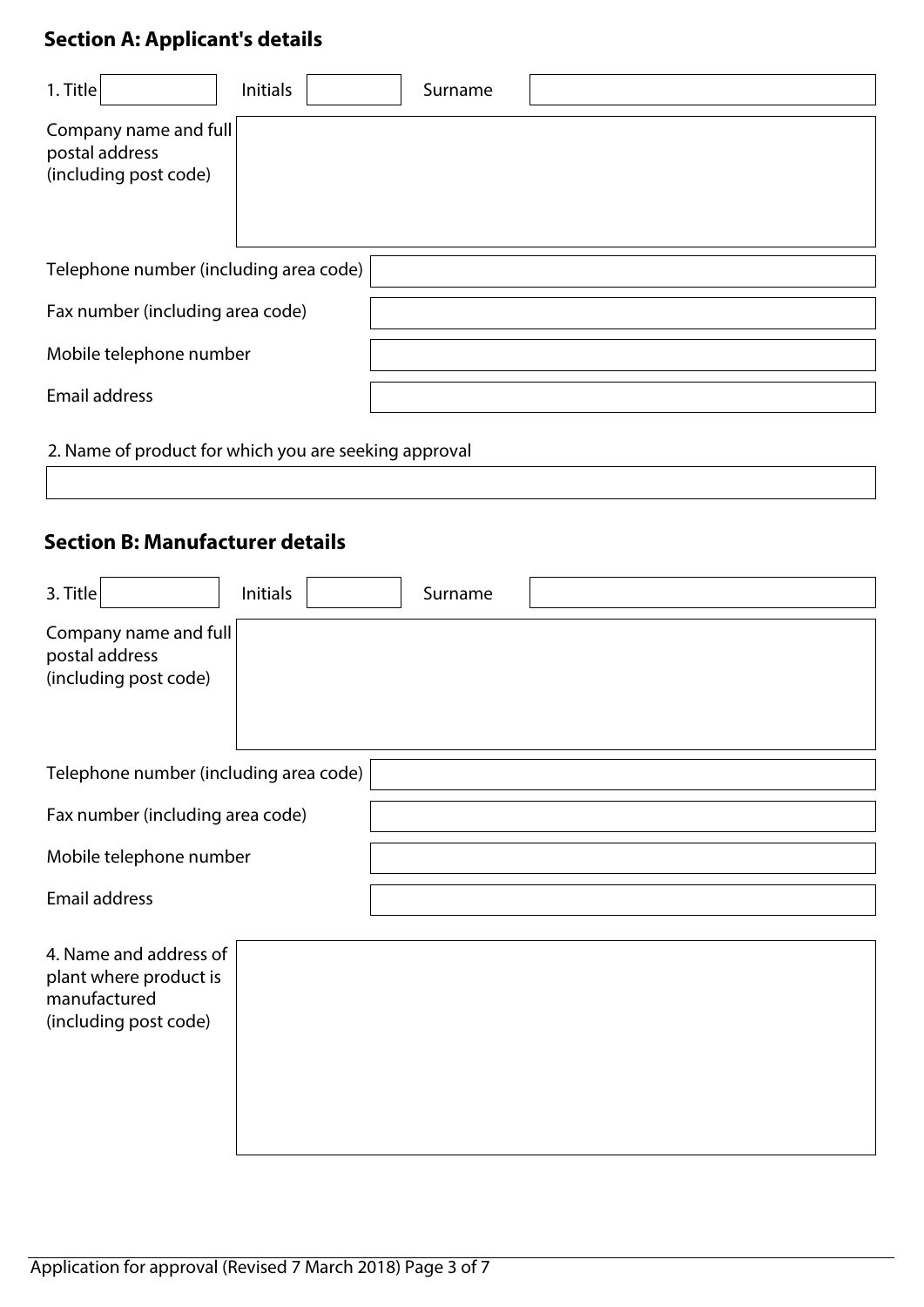### **Section C: Product details**

5. Please indicate the type product by clicking the appropriate box:

- $\bigcirc$  Type 1 dispersant (conventional solvent-based)
- $\bigcirc$  Type 2 dispersant (water dilutable concentrate)
- $\bigcirc$  Type 3 dispersant (concentrate)
- $\bigcirc$  Other (give details below)

6 (a). Composition of the product. Please indicate the proportion, function, concentration, source and chemical description of each component. This information is required for both new applications and renewals. The licensing authority will regard all but the chemical names of the components as commercial in confidence unless you indicate otherwise.

### (b) Recommended rate (product to oil ratio) and method of use

| 7. Is the product a rebrand of another approved product |  |  |
|---------------------------------------------------------|--|--|
|                                                         |  |  |
|                                                         |  |  |

7. **Canonic a Product a Represe** response a response  $\overline{C}$  **no**  $\overline{C}$  if **no** go to question 8.

If **yes**, please give:

(a) name of manufacturer's product

(b) reference number of approval

Please attach a declaration from the product's manufacturer that the composition remains unchanged from that which was originally approved.

**Now sign the declaration in section F and make sure you have included all the necessary supporting documentation with your application.**

8. Is this a renewal application? The Section of the Section 9.

If **yes**, please give:

(a) original reference number for approval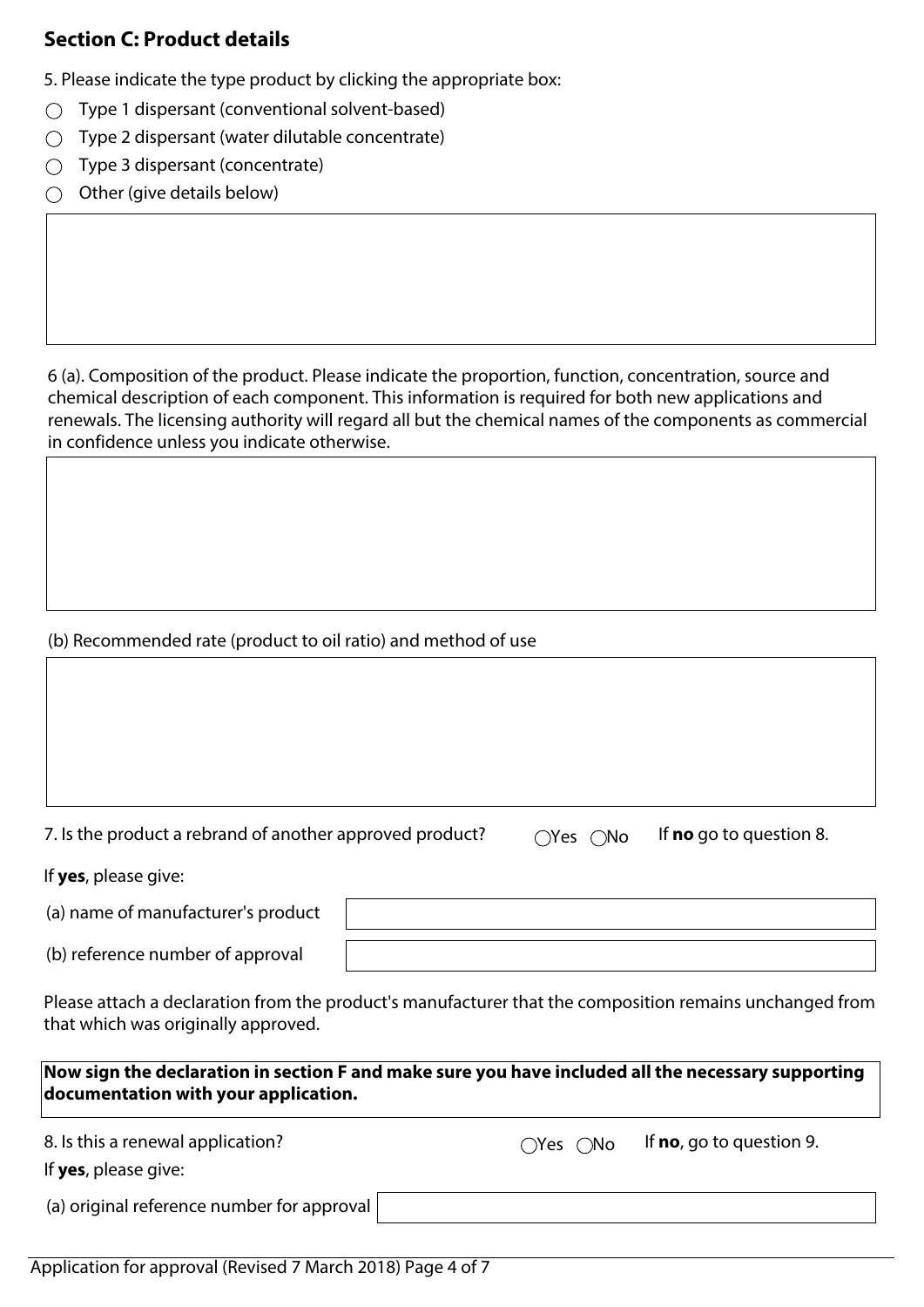| (b) date issued |  |
|-----------------|--|
|-----------------|--|

(c) identify any changes in composition or source of raw materials since last approved

**Now sign the declaration in section F and make sure you have included all the necessary supporting documentation with your application.**

### **Section D: Product testing**

9. Does the type of product you wish to have approved require a performance and efficacy test?  $\bigcirc$ Yes  $\bigcirc$ No

(Please refer to the scale of charges to see which products require such a test.)

If **no**, go to question 11. If **yes**, go straight to question 10.

| 10. Has the product already been tested by a competent laboratory to the required | $\bigcirc$ Yes $\bigcirc$ No |  |
|-----------------------------------------------------------------------------------|------------------------------|--|
| performance and efficacy test protocol?                                           |                              |  |

If **no**, go to question 11. If **yes**, please give the following details:

| (a) name and address<br>of competent<br>laboratory (including<br>post code) |  |                 |                 |                                                                     |
|-----------------------------------------------------------------------------|--|-----------------|-----------------|---------------------------------------------------------------------|
| (b) details of<br>laboratory<br>accreditation                               |  |                 |                 |                                                                     |
| (c) contact details                                                         |  |                 |                 |                                                                     |
| Name                                                                        |  |                 |                 |                                                                     |
| Position in laboratory                                                      |  |                 |                 |                                                                     |
| Telephone number (including are code)                                       |  |                 |                 |                                                                     |
| Fax number (including area code)                                            |  |                 |                 |                                                                     |
| (d) results                                                                 |  |                 |                 |                                                                     |
|                                                                             |  | Pass            | Fail            |                                                                     |
| Type 1                                                                      |  | $\bigcirc$      | $\bigcirc$      |                                                                     |
| Type 2                                                                      |  |                 | $( \ )$         |                                                                     |
| Type 3                                                                      |  |                 | $\bigcirc$      |                                                                     |
| <b>Bioremediation product</b>                                               |  | $\left(\right)$ | $\left(\right)$ | Please attach test results as performed by<br>competent laboratory. |
| Sorbents                                                                    |  |                 |                 |                                                                     |

Application for approval (Revised 7 March 2018) Page 5 of 7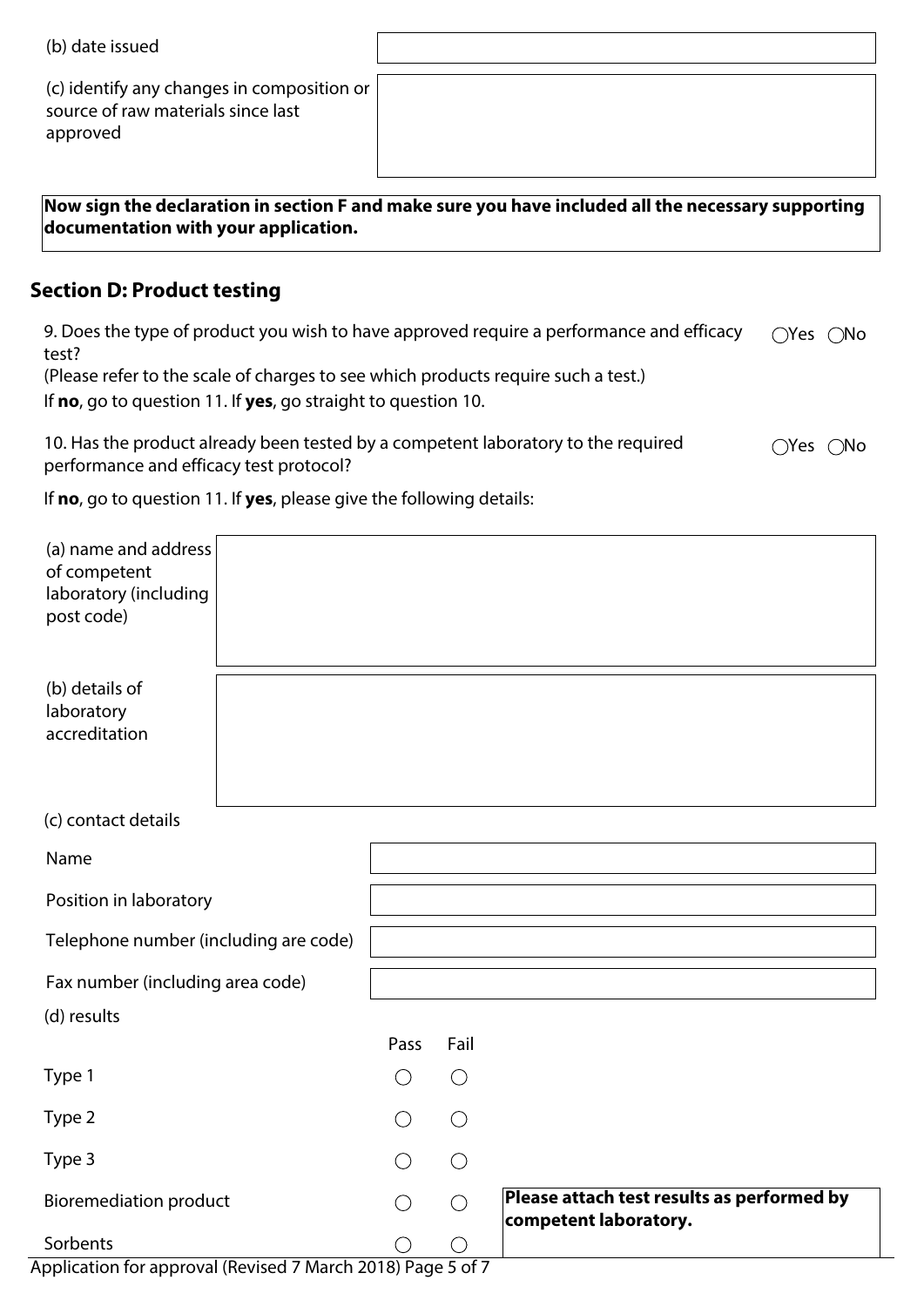11. Has the product already been tested by a competent laboratory to the required toxicity test protocol?  $\bigcirc$ Yes  $\bigcirc$ No

If **yes**, please give the following details:

| (a) name and address<br>of competent<br>laboratory (include<br>post code) |  |      |      |                                            |
|---------------------------------------------------------------------------|--|------|------|--------------------------------------------|
| (b) details of<br>laboratory<br>accreditation                             |  |      |      |                                            |
| (c) contact details                                                       |  |      |      |                                            |
| Name                                                                      |  |      |      |                                            |
| Position in laboratory                                                    |  |      |      |                                            |
| Telephone number (including area code)                                    |  |      |      |                                            |
| Fax number (including area code)                                          |  |      |      |                                            |
| (d) results                                                               |  |      |      |                                            |
|                                                                           |  | Pass | Fail |                                            |
| Sea test                                                                  |  |      | ( )  | Please attach test results as performed by |
| Rocky shore test                                                          |  |      |      | competent laboratory.                      |

You may, if you wish, arrange to have either or both of these tests carried out in a laboratory commissioned by the MMO. If you choose this option you need to send a sample of the product directly to the laboratory. If the product requires **both** efficacy and toxicity testing **or just** efficacy testing, send the sample to:

Cefas Lowestoft Laboratory Pakefield Road Lowestoft Suffolk NR33 0HT

Tel: 01502 562 244 Fax: 01502 513 865

Email: mark.kirby@cefas.co.uk